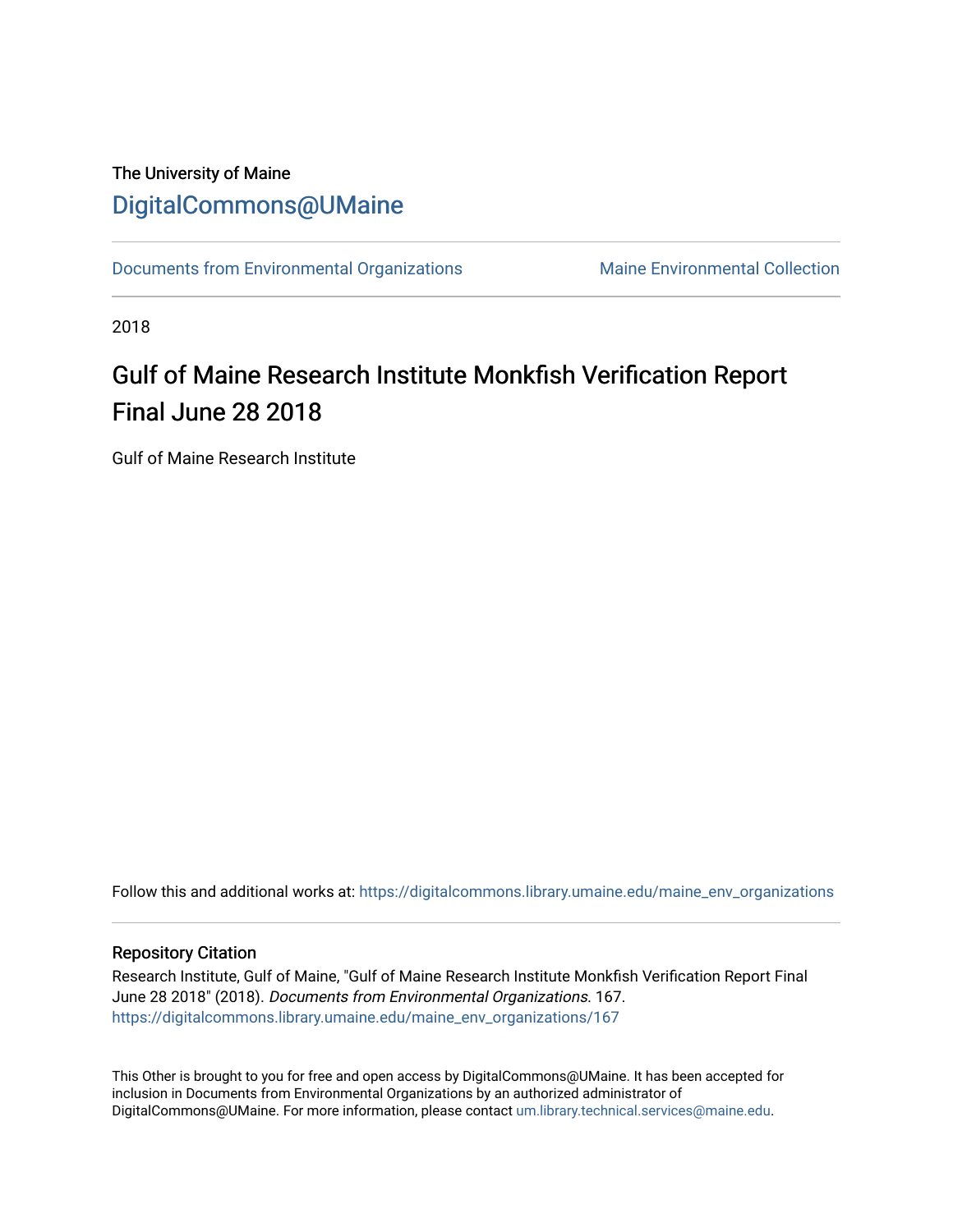

Science. Education. Community.

### **Gulf of Maine Responsibly Harvested Verification Report**

#### **Monkfish**

(*Lophius americanus*)

 $\boxtimes$ The fishery is managed by a competent authority and has a management plan in place that incorporates a science-based approach to ensure sustainability.

> o *Monkfish is managed jointly by the NEFMC and MAFMC under NMFS and is regulated by the Monkfish Fishery Management Plan. This plan uses the best available science to set biological reference points and harvest restrictions.*

 $\boxtimes$ If stock sizes are below management target levels, whether due to natural or man-made causes, management plans are established that enable rebuilding within a specified timeframe.

- o *Monkfish stock size is not below management target levels; there is no indication that overfishing is occurring, and the stock is not considered to be overfished.*
- $\boxtimes$ Sufficient data exists to determine harvest levels.
	- o *The 50th Stock Assessment Workshop in 2010 and the 2013 operational assessment utilized fisheries-dependent and –independent data to determine biological reference points. The 2016 operational assessment updated stock abundance based on biomass survey indices. Ultimately, the Council sets the harvest levels (Total Allowable Landings) based on these data and information, which incorporate uncertainty.*
	- Monitoring and compliance measures are in place to ensure acceptable harvest levels. o *Monkfish catch is monitored through vessel trip reports (VTRs), observers, and dealer reports. Compliance is assessed through consistency throughout these reports as well as enforcement in the field.*
- $\boxtimes$ Enforcement exists to ensure that harvesters follow regulations, and to prevent illegal practices and unreported harvest.
	- o *U.S. Coast Guard, NMFS Office of Law Enforcement agents, and state marine patrol agents enforce the laws and regulations governing the harvest of monkfish.*

 $\boxtimes$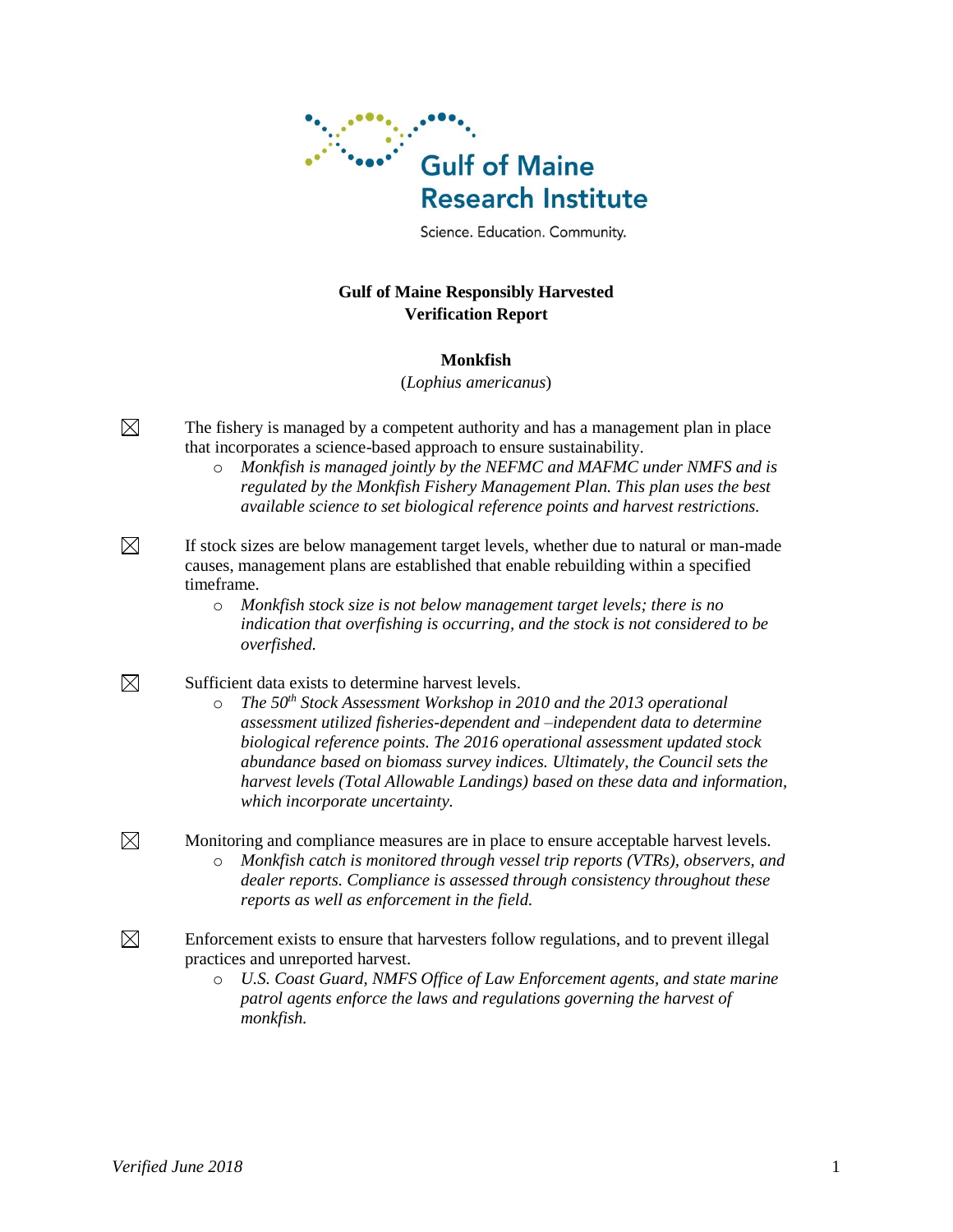#### **I. Definition of the Monkfish Fishery**

Northern stock monkfish (*Lophius americanus*), also known as goosefish, are harvested from the waters off the coast of Massachusetts, New Hampshire, and Maine. While a southern stock extends into the Mid-Atlantic coast, this report focuses on the management and harvesting of monkfish in the area outlined by the Gulf of Maine Responsibly Harvested Standard, which aligns with the northern stock of monkfish (Figure 1).

Monkfish are landed as tails, livers, or whole gutted fish. Historically, monkfish were landed as tails but now whole fish are also a significant portion of the catch (NEFSC 2016). In the southern stock, gillnets are the primary gear type used, however trawl gear has accounted for 75% of monkfish landings in the northern stock area (NEFSC 2016). In the northern stock area, gillnets account for much of the remaining landings, with a small percentage coming from scallop dredges.



*Figure 1. Fishery statistical areas that define the northern and southern stocks of monkfish (NEFSC 2016)*.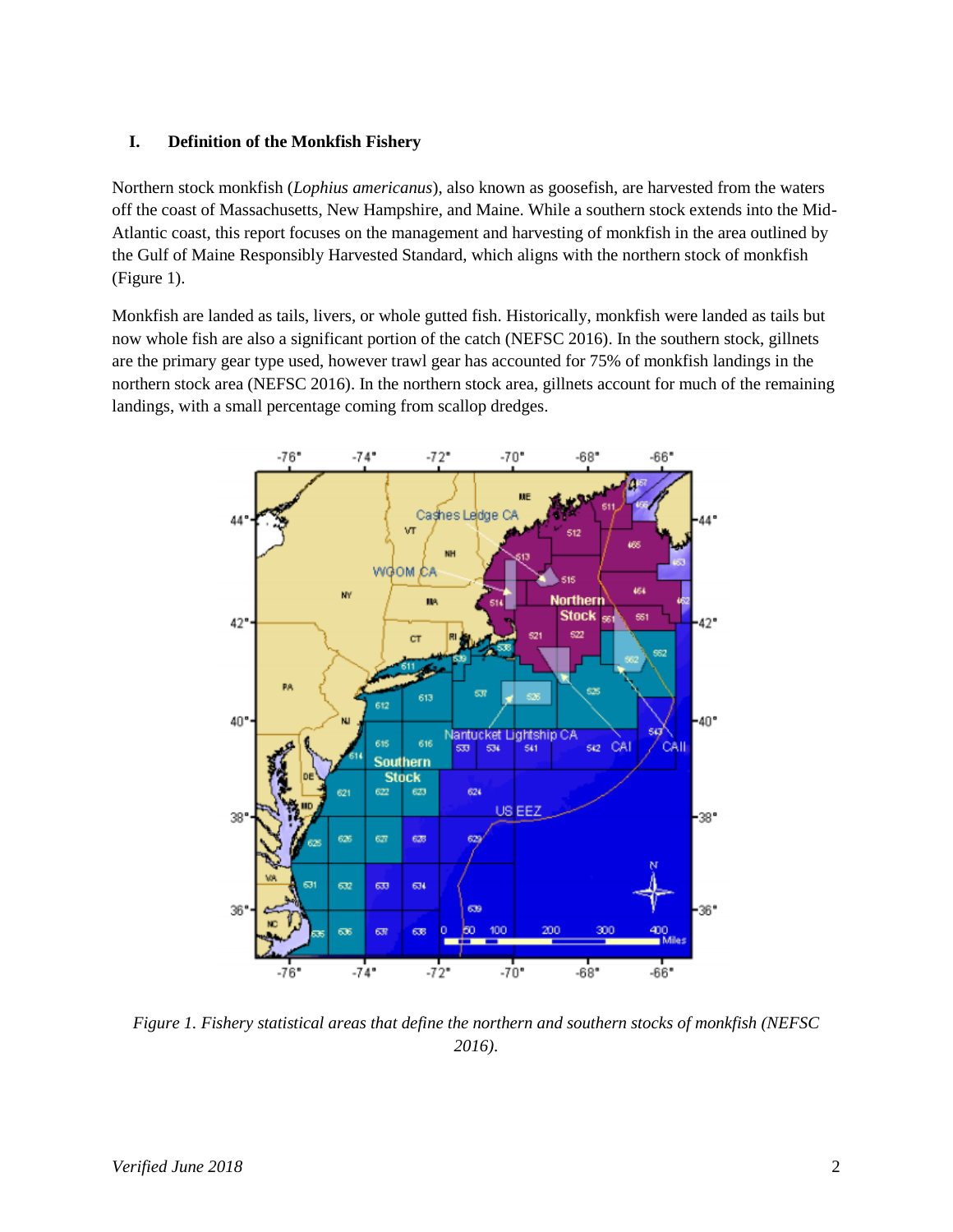# *CRITERION: The fishery is managed by a competent authority and has a management plan in place that incorporates a science-based approach to ensure sustainability.*

# **II. Description of Management Authority and Regulatory Process**

Responsibility of monkfish management lies within the [National Marine Fisheries Service \(NMFS\),](http://www.nmfs.noaa.gov/) which is a part of the [National Oceanic and Atmospheric Administration \(NOAA\).](http://www.noaa.gov/) The New England [Fishery Management Council \(NEFMC\)](http://www.nefmc.org/) and the [Mid-Atlantic Fisheries Management Council \(MAFMC\)](http://www.mafmc.org/) jointly facilitate the development of northern and southern monkfish stock regulations as part of the Monkfish Fishery Management Plan (FMP). The NEFMC consists of 18 voting members, including the Regional Administrator for NMFS, the principal marine resource management official from each New England state, and governor appointees. The MAFMC consists of 21 voting members from each state's fish and wildlife agencies and 13 citizens involved in marine conservation as well as recreational and commercial fishing.

For the monkfish FMP, a sub-set of NEFMC and MAFMC members form an Oversight Committee. This committee is responsible for the development of the fishery management plan and regulations that are consistent with the ten national standards outlined in the [Magnuson Stevens Act \(MSA\),](http://www.nmfs.noaa.gov/sfa/magact/) which dictate that conservation and management measures shall:

- 1. Prevent overfishing while achieving optimum yield.
- 2. Be based upon the best scientific information available.
- 3. Manage individual stocks as a unit throughout their range, to the extent practicable; interrelated stocks shall be managed as a unit or in close coordination.
- 4. Not discriminate between residents of different states; any allocation of privileges must be fair and equitable.
- 5. Where practicable, promote efficiency, except that no such measure shall have economic allocation as its sole purpose.
- 6. Take into account and allow for variations among and contingencies in fisheries, fishery resources, and catches.
- 7. Minimize costs and avoid duplications, where practicable.
- 8. Take into account the importance of fishery resources to fishing communities to provide for the sustained participation of, and minimize adverse impacts to, such communities (consistent with conservation requirements).
- 9. Minimize bycatch or mortality from bycatch.
- 10. Promote safety of human life at sea.

To help the oversight committee meet these requirements, a Monkfish Advisory Panel, made up of representatives from the fishing industry, scientists, and conservation organizations, provides input to management measures. The chairs of the oversight committee provide detailed guidance (terms of reference) to a Monkfish Plan Development Team (PDT), which consists of scientists, managers and other experts on biology and/or management of monkfish. The PDT meets at least annually to review the status of the FMP. The PDT reviews available data on landings and discards, days-at-sea (DAS), measures of fishing effort, stock status, enforcement, and compliance with management measures. Based on this review, the PDT provides reports to the oversight committee in response to the terms of reference.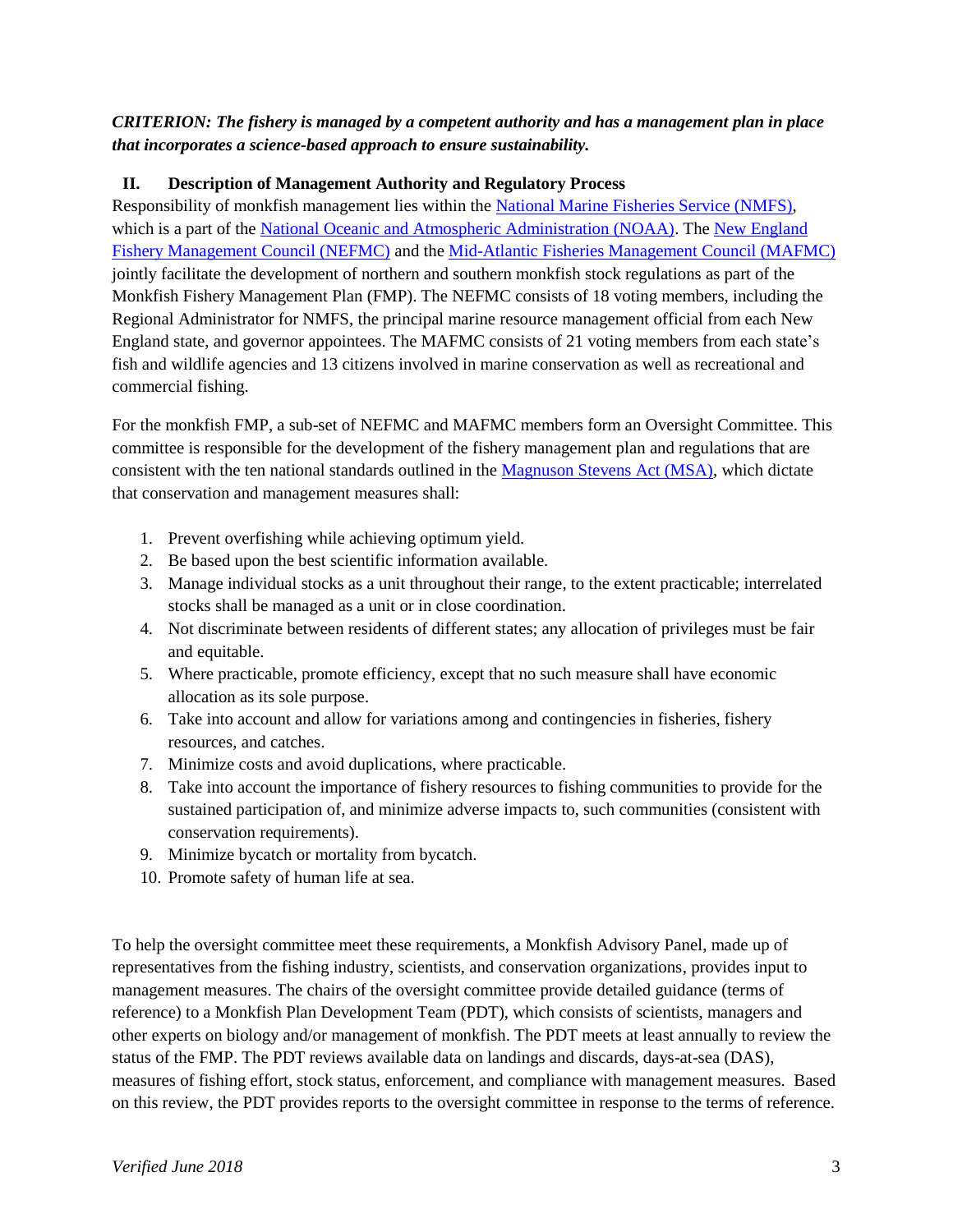The PDT meets regularly to provide analysis of species-related information and to develop issue papers, alternatives, and other documents as appropriate. The Councils are also assisted by the members of the Scientific and Statistical Committees (SSC); SSC members review and participate in stock assessment updates, and develop acceptable biological catch (ABC) recommendations that inform management decisions. Figure 2 provides a visual of this process.



*Figure 2. Fishery Management Plan Process (Fiorelli 2008)*

# **III. Monkfish Management Plan**

Monkfish are managed under the Monkfish Fishery Management Plan (FMP), which was implemented in 1999. This plan includes a limited access permit program and a Days-at-Sea (DAS) management system. In addition, regulatory measures include limitations on DAS, mesh size restrictions, trip limits, minimum size limits, and annual catch limits (NEFSC 2016).

The monkfish stock is divided into two management areas: the Northern Fishery Management Area (NFMA) and the Southern Fishery Management Area (SFMA). These stocks are defined by differences in temporal patterns of recruitment, perceived differences in growth patterns, and differences in gear usage. A GMRI-led tagging study provided additional evidence that very little movement takes place between the stock areas (Sherwood et al. 2013). Additionally, possession limits and regulatory requirements are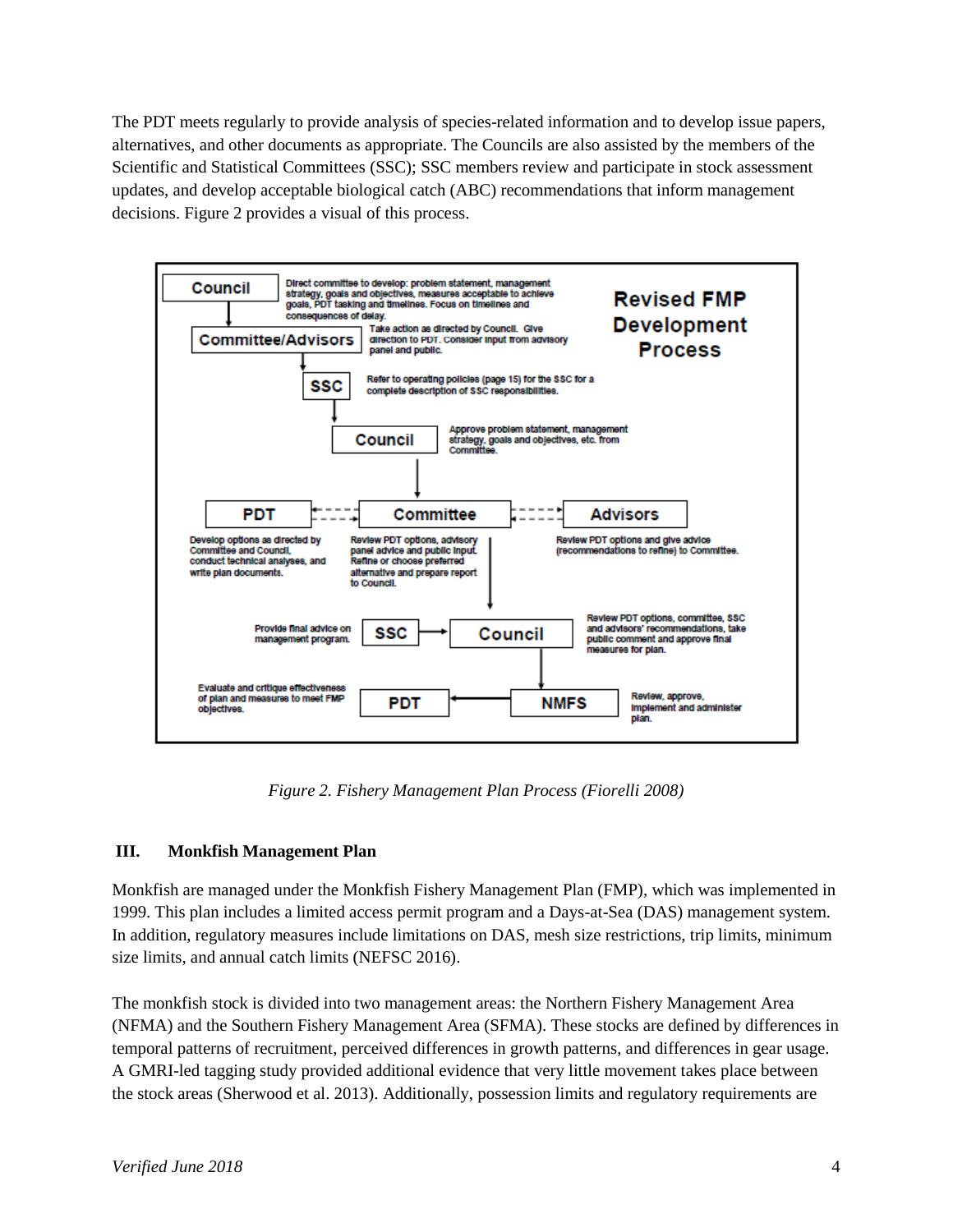different in each of the areas. The possession limits are different depending on permit, area, gear type, and under which type of DAS permit the monkfish are being landed (GARFO 2017a).

Monkfish are landed in different market categories, including tails, whole gutted fish, and livers. Landed weight often must be converted to live weight because monkfish are commonly landed as just tails. This is done by multiplying landed tail weight by a conversion factor of 2.91. Minimum size for whole monkfish is 17 inches, and 11 inches for tails (GARFO 2017a). Until the 1990s, landings were primarily tails, but whole gutted fish are currently the largest market category (NEFSC 2016). Since 1996, there have consistently been over 2,000 mt of whole gutted monkfish landed in the southern FMA, whereas landings of whole gutted fish in the northern FMA only rose above 2,000 mt between 2000-2003. Landings of tails have been less than 2,000 mt and mostly declining in the SFMA since 2000. Tail landings in the NFMA have fluctuated between  $650 - 3,700$  mt since 2000. (NEFSC 2016).

In 2011, Amendment 5 to the monkfish FMP established Annual Catch Limits (ACLs) and accountability measures (AMs). The Magnuson-Stevens Reauthorization Act (MSRA) requires the NEFMC to determine ACLs and AMs that enable rebuilding within specified time frames for all managed stocks. This action implements a process for calculating an ACL in addition to the overfishing level (OFL) and acceptable biological catch (ABC) for each stock. Recommendations for these figures are developed by the PDT. The Science and Statistical Committee (SSC) sets ABC levels, and the NEFMC and MAFMC approve final ACLs, but cannot exceed the SSC's set OFL and ABC levels. ACLs may be broken into subcomponents for different segments of the fishery, including state waters, commercial, recreational, sectors, and the common pool. Accountability measures can be implemented in-season as management actions to prevent reaching or exceeding the ACL, or they can be corrective post-season management actions that address overages of an ACL. Amendment 5 also adjusted biological reference points (BRPs), and implemented measures to reduce waste and enhance efficiency. These measures allowed monkfish heads to be landed separately from the body, and also allowed for an additional day to be added to a limited access monkfish DAS vessel in the case of an overage to reduce discards (NMFS 2011).

In 2016, Framework Adjustment 9 approved possession limits for vessels operating under different DAS programs aside from a monkfish DAS. A new measure allowed Northeast Multispecies (groundfish) permit A and monkfish DAS vessels to possess unlimited monkfish tails under category C and D permits in the NFMA (NMFS 2016).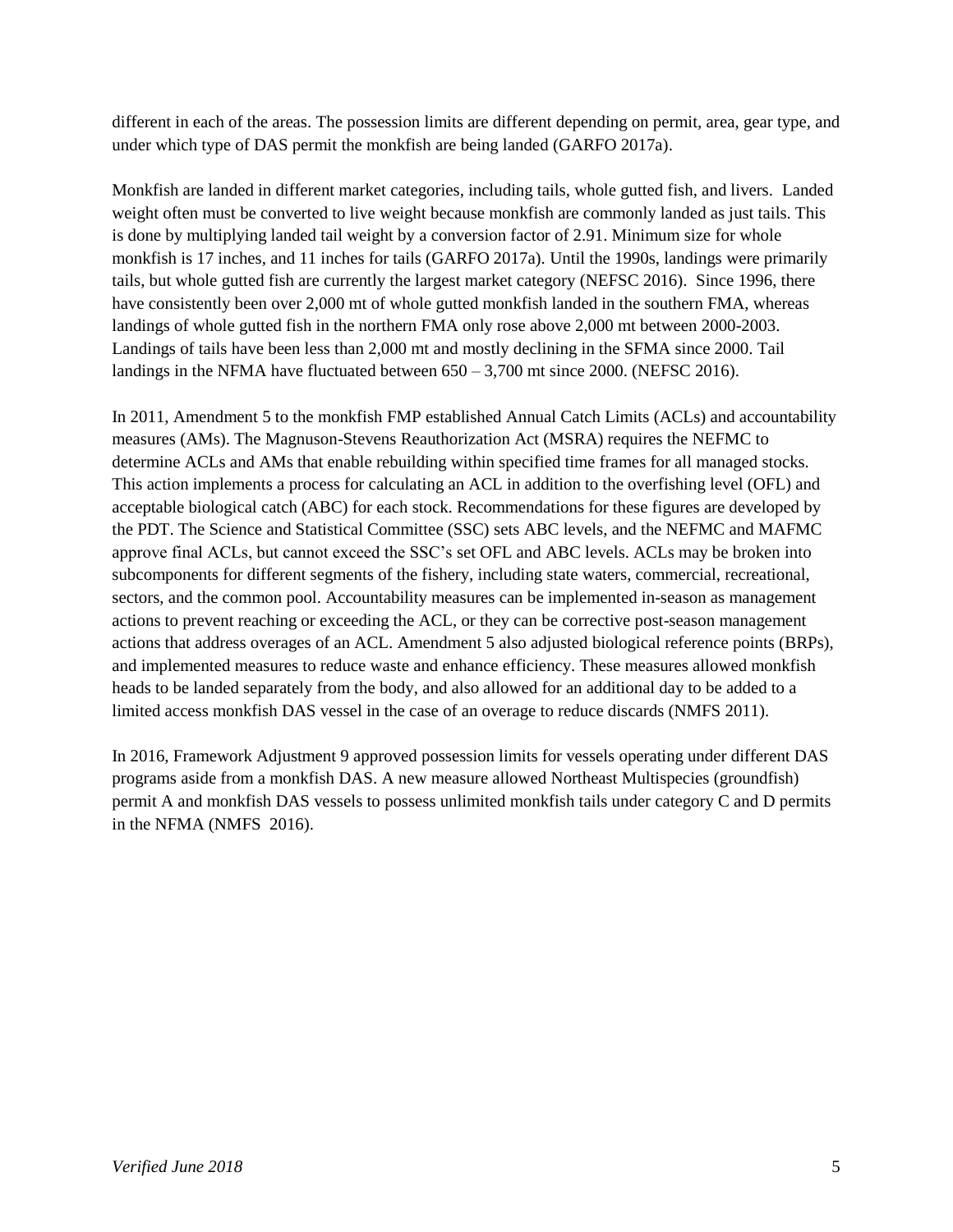*CRITERION: If stock sizes are below management target levels, whether due to natural or man-made causes, management plans are established that enable rebuilding within a specified timeframe.*

*CRITERION: Sufficient data exist to determine harvest levels.*

# **IV. Monkfish Data**

#### *Stock Status*

According to the 50<sup>th</sup> Stock Assessment Workshop (SAW 50) in 2010 (NEFSC 2010) and an operational assessment in 2013 (NEFSC 2013), monkfish is not overfished and overfishing is not occurring. Biological reference points (BRPs) were estimated using a Statistical Catch at Length (SCALE) model in SAW 50, as well as the 2013 operational assessment. In 2016, there was an operational assessment, for which the Terms of Reference were approved by an Assessment Oversight Panel (AOP). According to the preface of the 2016 operational assessment (NEFSC 2016):

*"One purpose of the AOP meeting was to confirm the recommendation made by the NEFSC and the concurrence of the NEFMC's Scientific and Statistical Committee to not update the monkfish assessment using the same modeling approach as used in the last assessment. This recommendation was based on new scientific evidence that the vertebral ageing method for monkfish is not valid. The AOP agreed with the recommendation to not update the previous modeling approach (SCALE) for monkfish during the update assessment. This decision is recognized as a departure from standard procedure but is based on the recognition that the inability to estimate monkfish growth makes any analysis using SCALE unusable for providing catch advice. The AOP recommended that stock status not be evaluated during this data update for monkfish because of the lack of biological reference points to allow status determination."<sup>1</sup>*

Thus, the BRPs are currently considered uncertain according to the 2016 operational assessment (NEFSC 2016). Rather than updating the stock status, the focus of the 2016 assessment was on developing analyses to help the Scientific and Statistical Committee (SSC) project acceptable biological catch (ABC) based on proxies used in the place of fishing mortality and spawning stock biomass (SSB), such as exploitation of the stock and survey indices, respectively. Survey data allow a direct understanding of the stock trends and have been used in the past for the management of monkfish. This method appears to work well for monkfish due to consistent data.

Biomass indices for monkfish in the NEFSC fall and spring research trawl surveys were at their lowest in the 1990s. Since the FSV Bigelow survey series began in 2009, however, biomass and abundance indices have been increasing. A strong yearclass and increase appeared in 2015, the latest year for which survey data is available (NEFSC 2016). Additionally, the Atlantic States Marine Fisheries Commission (ASMFC) shrimp survey data is used, and there were more monkfish caught by the shrimp survey prior to 2009 than by the NEFSC spring or fall surveys. Patterns of abundance have been consistent among the NEFSC, ASMFC shrimp, and the Maine/New Hampshire inshore surveys (see figure 3 below). The 2016 Review Panel did not express concern for the biomass trends of the stock, finding no indication that the fishery is overfished or experiencing overfishing (NEFSC 2016).

 $\overline{\phantom{a}}$ <sup>1</sup> The full AOP report can be found in Appendix 4 of the 2016 monkfish operational assessment (NEFSC 2016).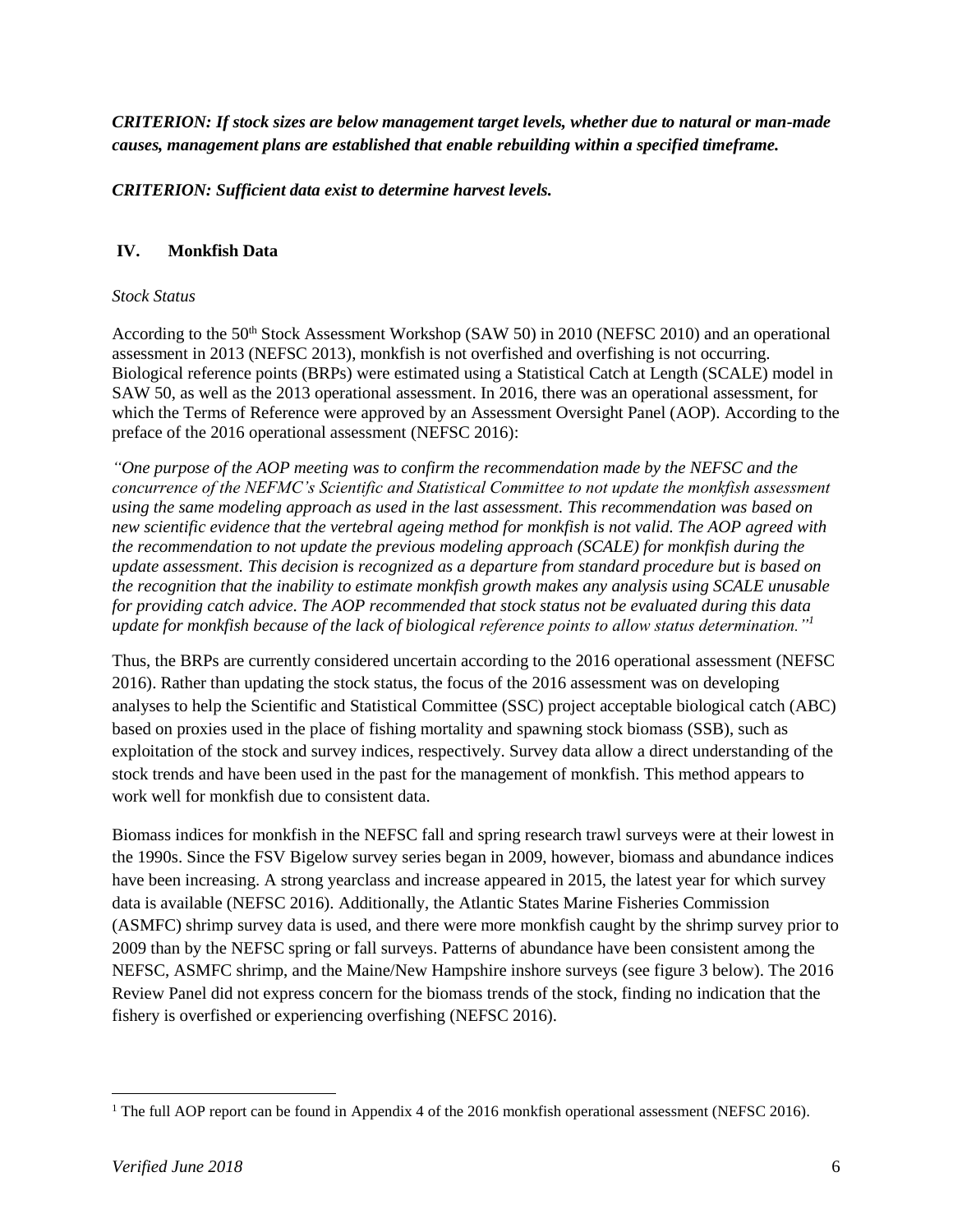

*Figure 3. Survey indices for monkfish in the northern management area. Red-filled points are NEFSC surveys conducted on the FSV Bigelow (after 2008), converted to Albatross units.*

#### *Sources of Uncertainty*

The largest sources of uncertainty in the 2010 and 2013 SAW assessments were as follows:

- Estimations of total catch. Before 1980, fishery removals of monkfish were bycatch and largely unreported.
- The true size and age composition of catch were unknown.
- Estimates of stock size, recruitment, and fishing mortality came from poorly known input data and incomplete information on age and growth, longevity, natural mortality, and sex ratios.
- The NFMA's population model had a strong retrospective pattern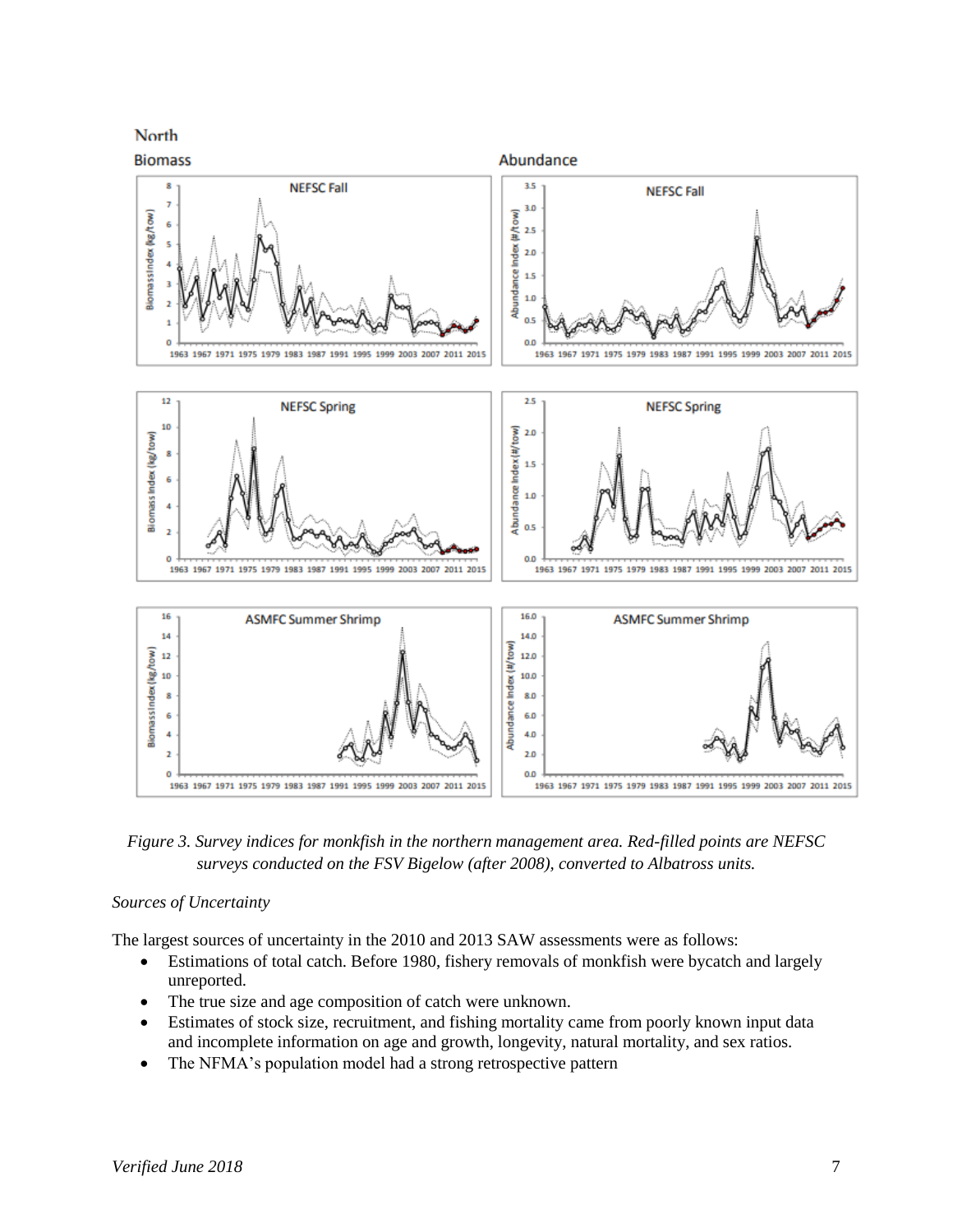Many of these uncertainties were a roadblock for the development of new BRPs in the 2016 assessment. These uncertainties are taken into account in management decisions to ensure that the stock is healthy and stays below overfished and overfishing levels.

There is a collective effort among management and scientific organizations to improve information and uncertainties surrounding the monkfish fishery and stock. A Research Set-Aside (RSA) program was created for monkfish starting in 2006 to help develop an understanding of the stock structure to inform management decisions and stock assessments. The RSA focuses on priorities set by the Councils, including monkfish life history, stock definition, ecological significance, bycatch and discard, and improvement of gear selectivity (NEFMC 2017).

#### *Stock History*

Prior to the late 1970s, monkfish were caught for personal consumption or sold outside of the dealer system, so catch statistics during this time are uncertain. During the 1980s, annual landings ranged between roughly 7,500-10,000 mt. Landings increased between 1992-2004, peaking at 28,500 mt in 1997. Historical landings for both management areas can be seen below in Figure 4 (NEFSC 2016).



*Figure 4. Landings (mt live weight) of monkfish in the NFMA and SFMA from 1964 to 2015 (NEFSC 2016).*

Coastwide landings began to decline after 2003, and most recently were reported at 4,138 mt in 2015. During 2008-2015 in the NFMA, landings have remained below the total allowable landings (TAL). This is suspected to be a result of groundfish (Northeast Multispecies) management restrictions. Landings in recent years compared to target TALs in recent years are shown in Figure 5 (NEFSC 2016).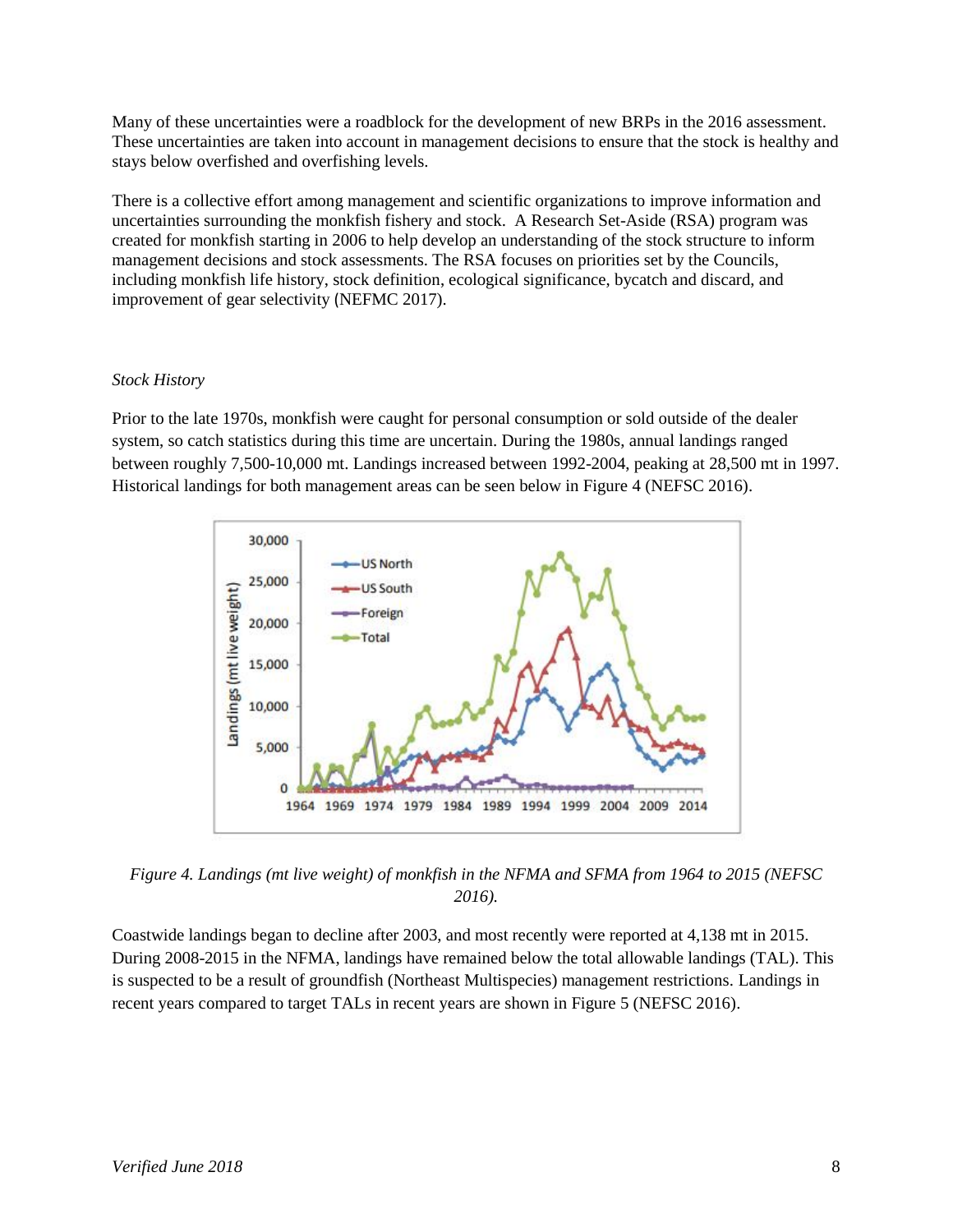

*Figure 5. Target Total Allowable Landings (TAL) compared to commercial landings in the Northern Fishery Management Area from 2000 to 2015. The dotted line notes the change from target Total Allowable Catch (TAC) to target TAL in 2011.*

# *Harvest Levels*

Harvest levels were most recently determined by Framework Adjustment 10 in 2017, listed in Table 1 below. Framework Adjustment 10 increased the TAL for monkfish in fishing years 2017-2019 to 6,338 mt, compared to the previous TAL of 5,854 mt, which was set by Framework Adjustment 8 in 2014. The ABC and the Annual Catch Target (ACT) remained the same (NMFS 2014; GARFO 2017b).

| Table 1. Monkfish Northern Fishery Management Area Harvest Levels for 2017-19 |                    |  |  |
|-------------------------------------------------------------------------------|--------------------|--|--|
| <b>Acceptable Biological Catch (ABC)</b>                                      | 7,592 mt           |  |  |
| <b>Annual Catch Target (ACT)</b>                                              | $6.567$ mt         |  |  |
| <b>Total Allowable Landings (TAL)</b>                                         | $6,338 \text{ mt}$ |  |  |

Possession limits are also set for monkfish. These limits are different depending on permit, gear, and what type of DAS permit under which they are being landed. The most up to date possession limits can be seen in Table 2 below (GARFO 2017a).

| Table 2. Northern Fishery Management Area Possession Limits by DAS Program and Permit |                                      |                                    |                                        |  |
|---------------------------------------------------------------------------------------|--------------------------------------|------------------------------------|----------------------------------------|--|
| <b>Category</b>                                                                       |                                      |                                    |                                        |  |
| <b>DAS</b> Declaration                                                                | Monkfish DAS                         |                                    | Monkfish DAS and<br>Multispecies A DAS |  |
| <b>Permit Category</b>                                                                | A & C                                | B & D                              | C & D                                  |  |
| Landing Limit (tail weight per<br>DAS)                                                | 1,250 lb (3,638)<br>Ib whole weight) | 600 lb (1,746 lb)<br>whole weight) | Unlimited                              |  |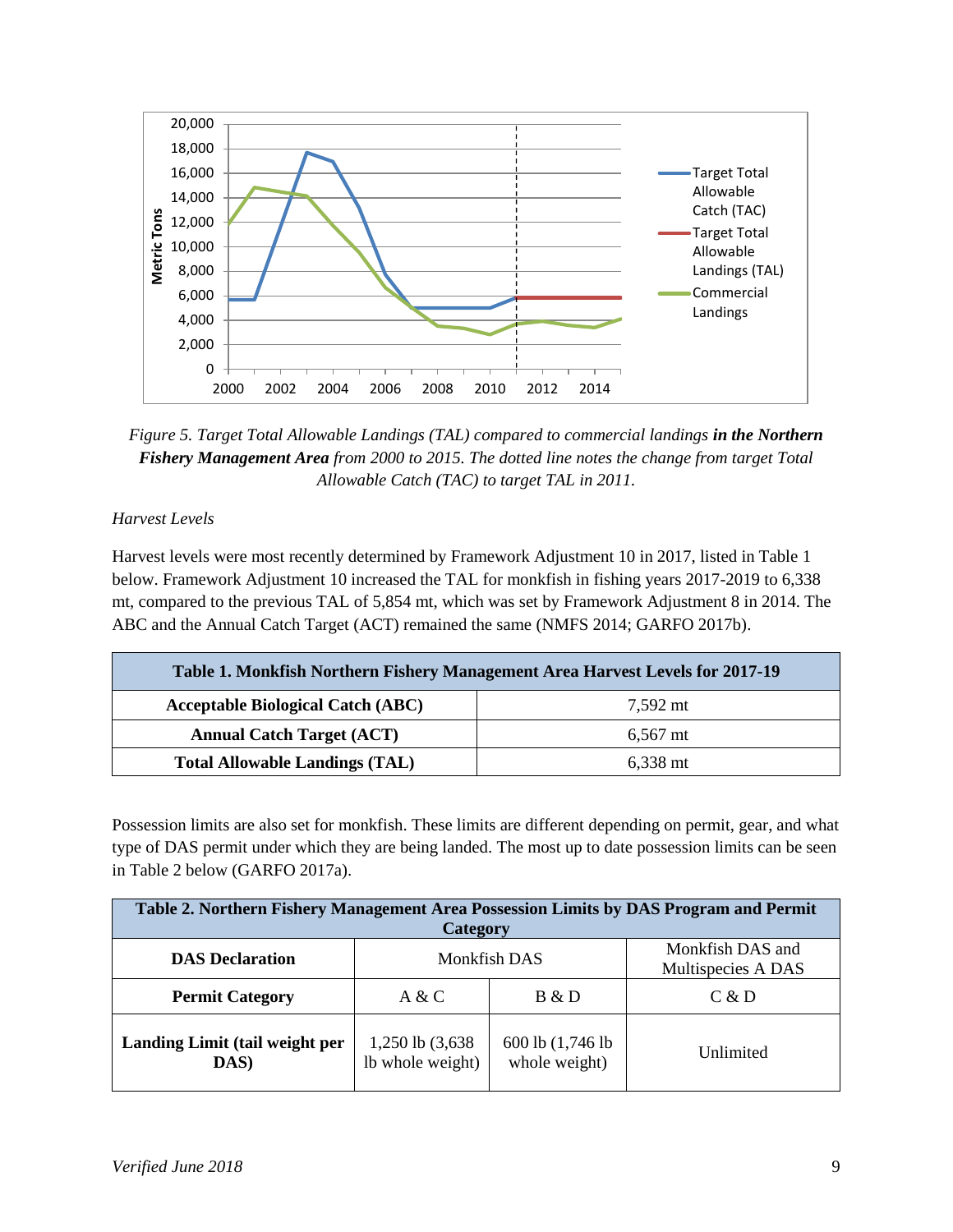Additionally, incidental trip limits are determined for vessels not fishing under a monkfish DAS. These vessels include scallop DAS, Sea Scallop Access Area Program, and Northeast Multispecies DAS. Incidental trip limits are different for non-DAS vessels and non-DAS trips with a skate bait letter of authorization (LOA), depending on the fishing area (NFMA, SFMA, or Regulated Mesh Areas) and gear type. Some additional permits held by non-DAS vessels may also affect incidental landing limits, including Northeast Multispecies small vessel permits, surf clam or quahog permits, and sea scallop permits (GARFO 2017a).

#### *CRITERION: Monitoring and compliance measures are in place to ensure acceptable harvest levels.*

#### **V. Monitoring**

The NMFS has the primary responsibility for monitoring and surveillance of the monkfish FMP. The monitoring programs in place provide information to scientists and managers about when, where, and how fish are caught. In addition to information about fish that are landed, the monitoring programs can provide information about species that are not landed. For example, in support of the Marine Mammal Protection Act (MMPA) and the Endangered Species Act (ESA), observers record interactions with protected and endangered species.

Vessels are required to submit vessel trip reports (VTRs) for each fishing trip, which provide details on type of gear fished, area fished, species caught (and discarded), dealer information, and port of landing information, in addition to other details. These reports are due to NMFS on a weekly basis. When fishing in certain areas, such as the Eastern U.S./Canada Area, vessels are required to submit daily VTRs.

The New England Fisheries Observer Program (NEFOP) employs at-sea observer coverage at a level of 8%, as well as port sampling for the monkfish fleet. The final rule for Standardized Bycatch Reporting Methodology (SBRM) states that the Regional Administrator and the Science and Research Director will allocate at-sea observer coverage to the applicable fisheries of the Northeast Region sufficient to achieve a statistically significant sample (measured as the coefficient of variation [CV]) no greater than 30% for each stock it manages (73 FR 4736; January 28, 2008). In addition, vessels fishing in Special Access Programs (SAPs) are required to contact NEFOP prior to their trip to determine if they will have observer coverage. There are also shore-side port samplers who periodically work at fish auctions and exchanges taking biological samples. This program ensures compliance with the MSA in addition to the Endangered ESA and the MMPA.

Monkfish trips are subject to at-sea monitoring (ASM) coverage only in specific cases where a vessel has a Northeast Multispecies permit *and* is fishing such that the vessel's groundfish discards would count against their allocation. This ASM coverage is designed to address discard questions in the Northeast Multispecies fishery. As monkfish vessels operate primarily under days-at-sea with trip limits, there is no requirement for ASM specific to monkfish.

In other fisheries where there can be incidental catch of monkfish (e.g. scallop fisheries), there are also VTR and observer coverage requirements to ensure monitoring of the catch.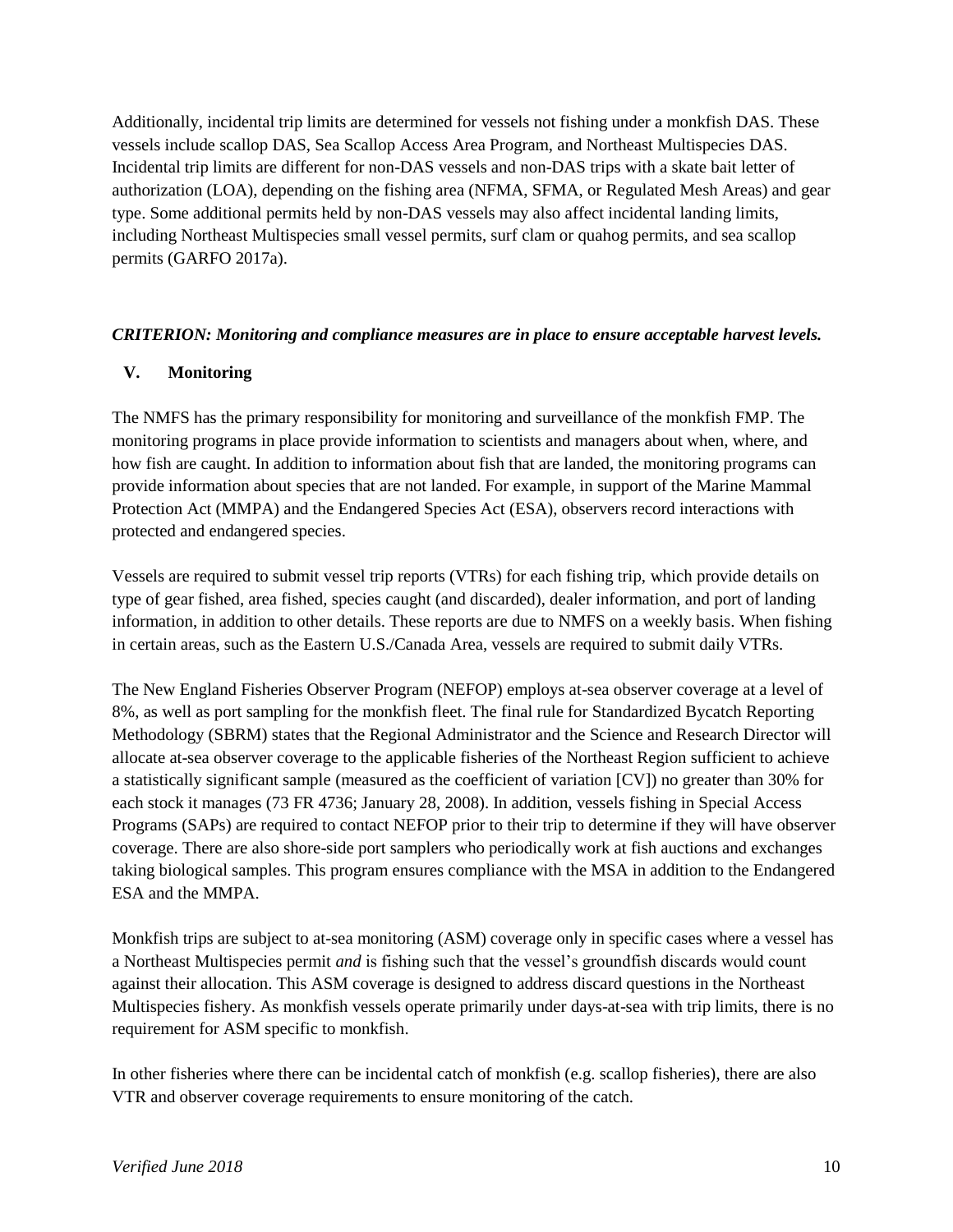Shore-side, there is 100% electronic dealer reporting on a weekly basis, which includes, but is not limited to, unique trip identifier, quantity of species landed, price per unit by species, and port and state landed.

# *CRITERION: Enforcement exists to ensure that harvesters follow regulations, and to prevent illegal practices and unreported harvest.*

# **VI. Enforcement**

In general, enforcement of the Monkfish FMP is coordinated through NOAA's Office of Law Enforcement (OLE). OLE Special Agents and Enforcement conduct complex criminal and civil investigations, board vessels fishing at sea, inspect fish processing plants, and conduct patrols on land, in the air and at sea. In addition to this enforcement work, the OLE administers the Cooperative Enforcement Program (CEP), which authorizes certain coastal state and territorial marine conservation law enforcement agencies to enforce federal laws and regulations in the Exclusive Economic Zone (EEZ). OLE also partners with the U.S. Coast Guard (USCG) and various other federal agencies, fishery management councils, and non-governmental organizations. In the common pool, enforcement of the Monkfish FMP is focused on compliance with DAS, seasonal closures, closed areas, gear restrictions, and trip limits, to name a few measures. For monkfish landed by a sector vessel, enforcement primarily relies on monitoring harvest levels through sector reporting, dockside monitoring, dealer reporting, and VTRs (in addition to some of the measures described above for which sectors are not universally exempt); however, individual sectors are also responsible for self-enforcement.

It is the responsibility of each sector to enforce any provisions adopted through procedures established in the operations plan and agreed to through the sector contract. Sectors may be held jointly liable for violations of the following sector operations plan requirements: Annual Catch Entitlement overages, discarding of legal-sized fish, and misreporting of catch (landings or discards).

NOAA's Office of General Counsel reports on any enforcement actions taken, by region, on a semiannual basis, and also outlines regional enforcement priorities on an annual basis. Monkfish is not identified as a species of concern under OLE's enforcement priorities.